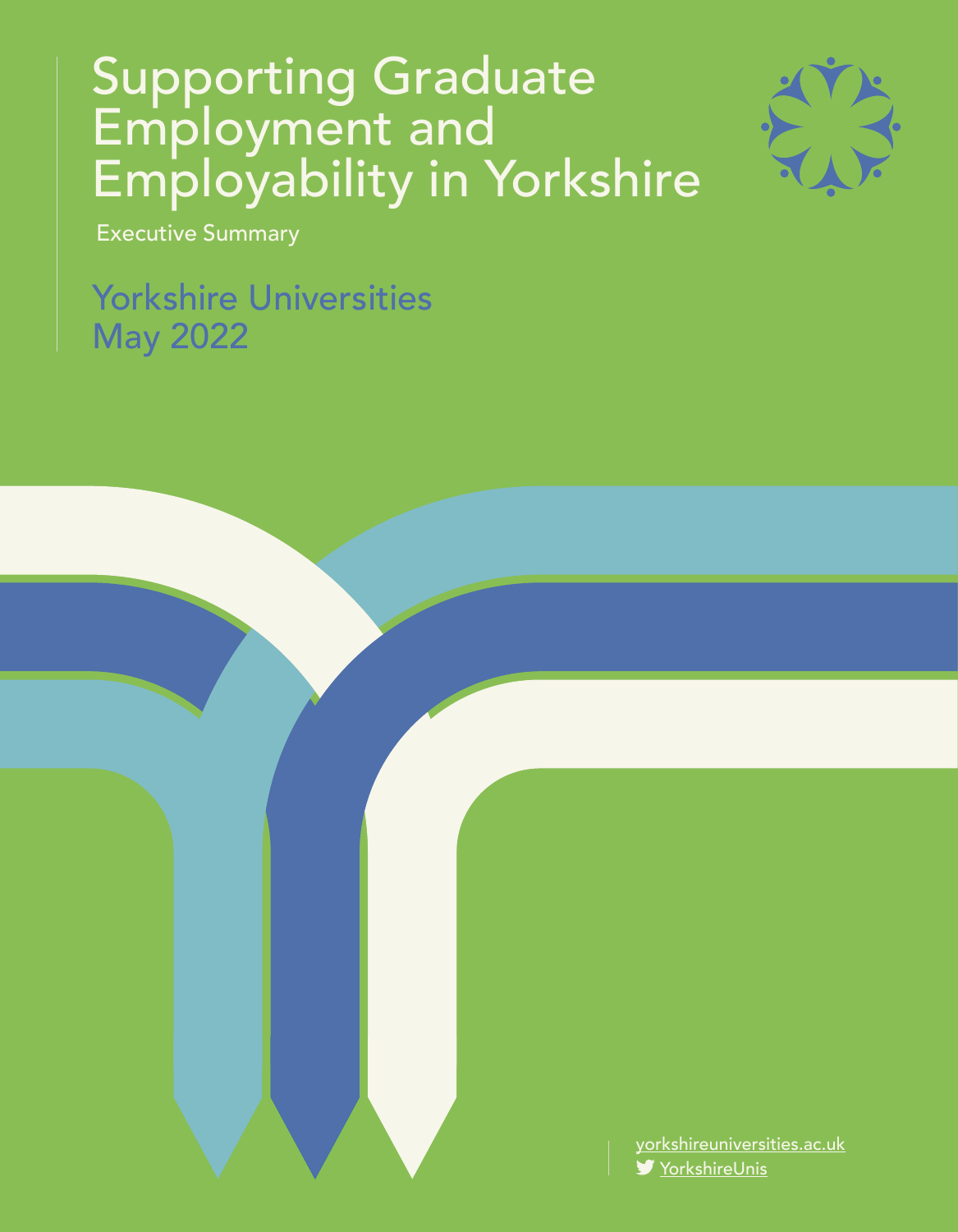Widening geographical inequalities in educational attainment in England, especially at GCSE and A Level, can, from a supply side, shape the trajectory and impact of graduate outcomes. Yorkshire's graduate retention rate is close to the English regions' average, with a good share of highly skilled posts, across the full spectrum of graduate jobs, available to graduates in the region. However, there is a significant concentration of highly paid graduate jobs in London and the South East, and differences in opportunities between and within regions are compounded by other factors, including household income and ethnicity. Nationally, we are also seeing the increasing prioritisation of broader factors, beyond pay, in graduates' choice of jobs, leading to the growing importance of other factors, such as the quality of life, which underpin place attraction strategies.

In this context, it is important to adopt a nuanced approach that takes account of, but also goes beyond, graduate retention to focus upon improving graduate utilisation to enable more students and graduates to achieve employment and career success in Yorkshire. It is important that there is tailored support for employers, especially microbusinesses and small and mediumsized enterprises (SMEs), to create and sustain good graduate jobs in the region for more people from different backgrounds. Likewise, students and graduates need support to access diverse pathways into graduate employment and to equip them to make the most of the opportunities available and emerging across the region.

# The Yorkshire context

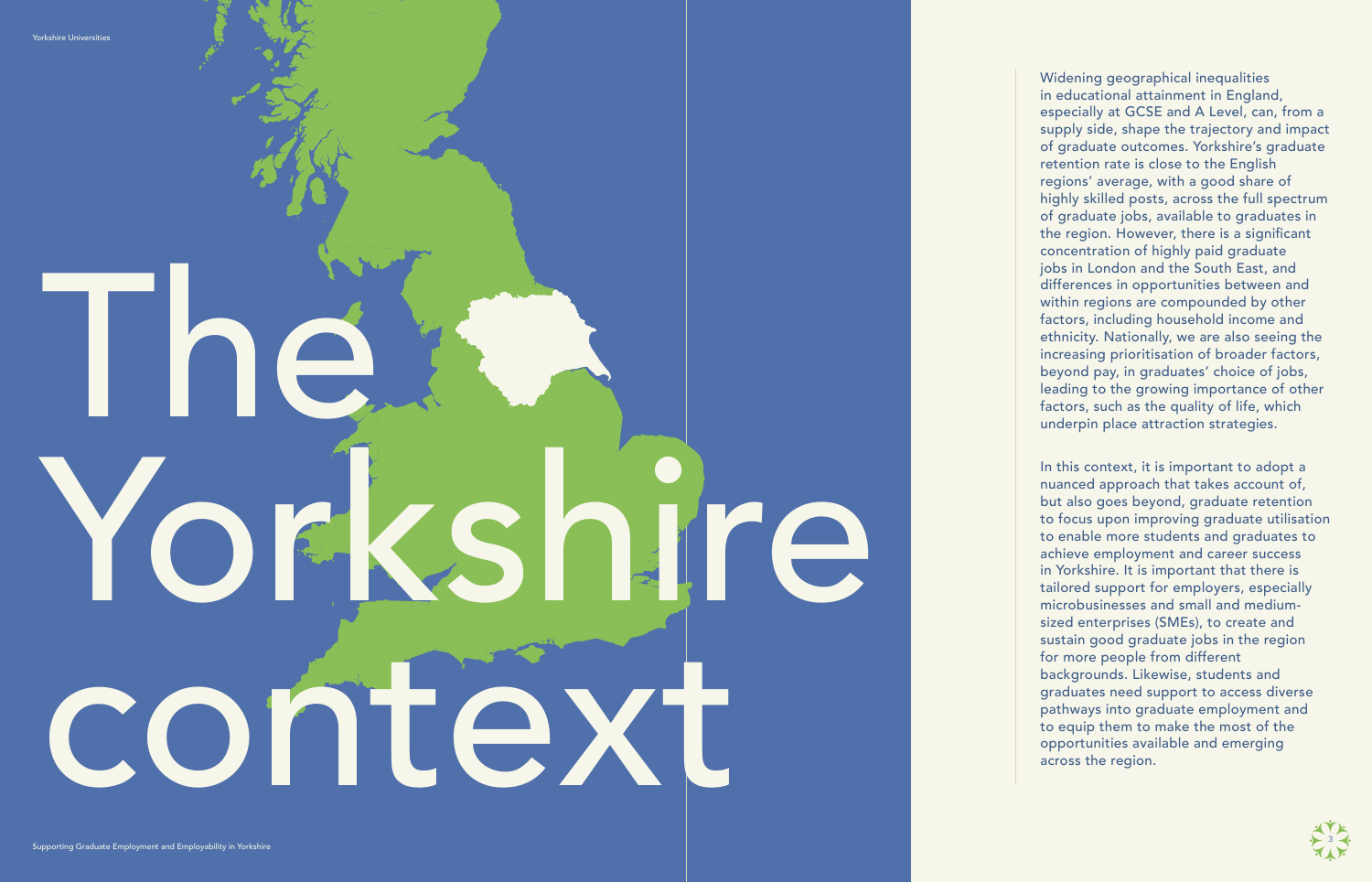YU convened a Graduate Task and Finish Group, with the aim of identifying and agreeing a series of shared priorities and collective actions that can support graduates into graduate-level employment and improve graduate utilisation in Yorkshire.

## Our task and approach



Supporting Graduate Employment and Employability in Yorkshire

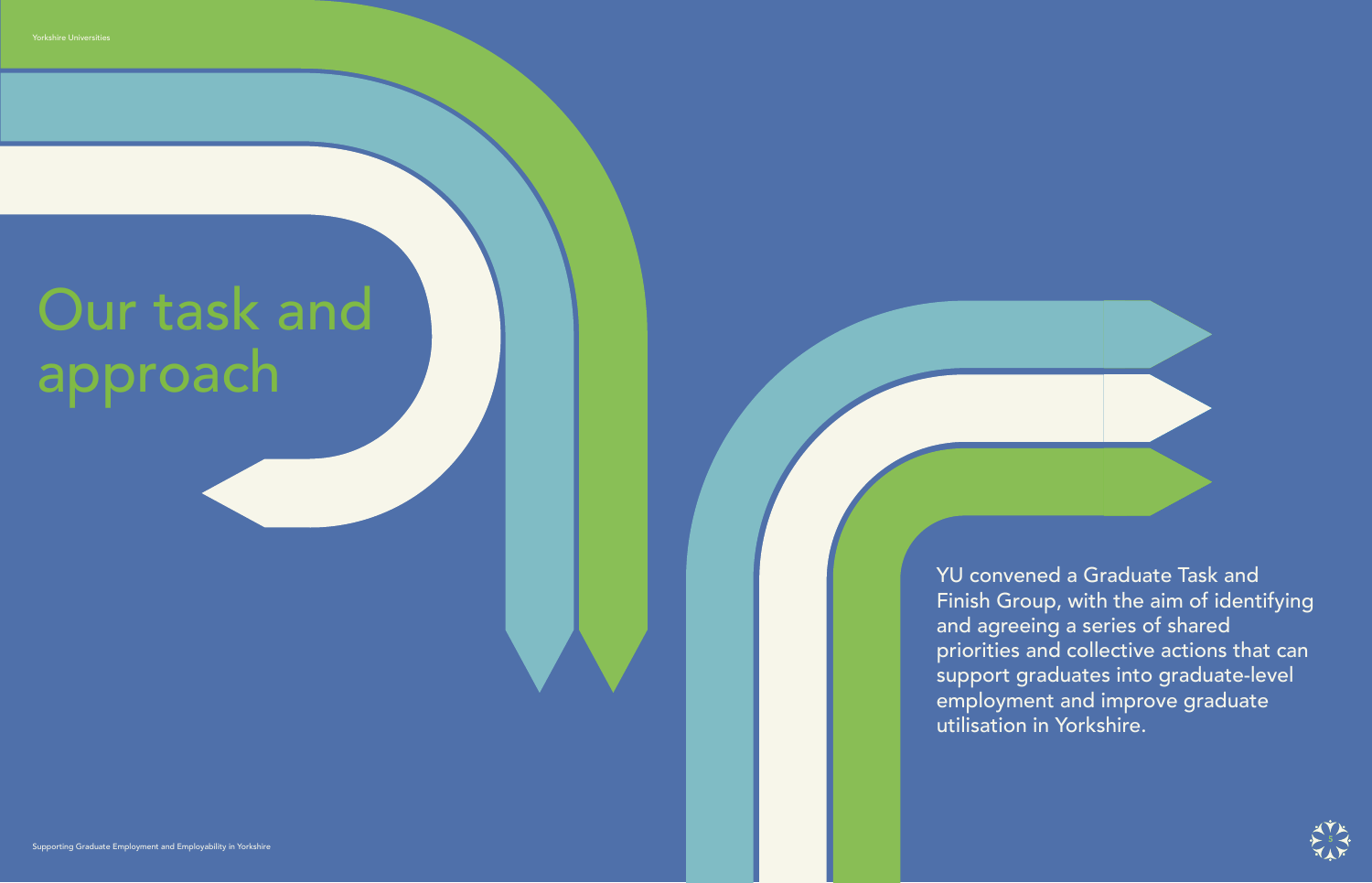## Stakeholder roles and responsibilities

Our proposals require the continuing involvement of, and increased collaboration between, a broad range of partners and stakeholders. These actors have varying roles and responsibilities that shape the recommended actions they could take, both individually and collaboratively, outlined across the different priority areas set out in this report.

#### HE providers:

#### Local & sub-regional governance institutions:

have a responsibility to support students and graduates into successful outcomes. This involves action from a range of teams and staff across institutions, as well as collaboration between providers where there is potential to improve opportunities in the region for all. The HE sector also has a key role in centring the student voice and ensuring support is co-created.

including businesses, are central to expanding opportunities for graduates across the region and can benefit from graduate recruitment by filling skills gaps and bringing in new talent and ideas that can help spark innovation and growth.

should be engaged in co-creation of initiatives to ensure developments are shaped by the diversity of needs, priorities and goals of different students and graduates.

including Local Authorities (LAs), Local Enterprise Partnerships (LEPs), Mayoral Combined Authorities (MCAs) and Metro Mayors, have responsibilities in supporting businesses, skills and economic growth. They are also leaders in placemaking and providing services that make the region a better place to live, study and work. These functions mean they are central to improving graduate employment and utilisation in the region, which, in turn, will support their broader objectives.

#### Employers: Students & graduates:

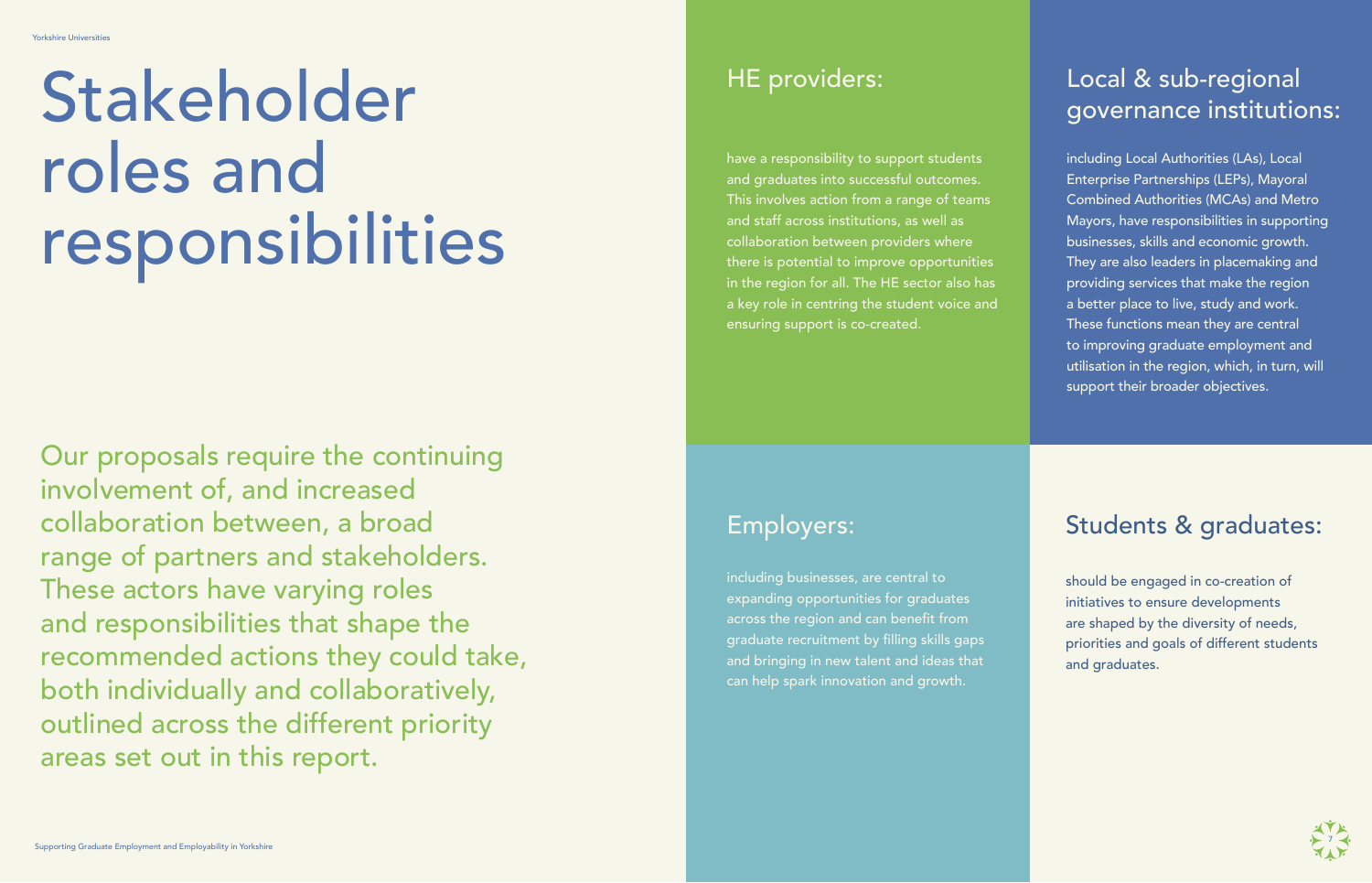## Guiding principles, priorities and recommended actions

An overview of the eight priority areas is outlined below. More details of examples of existing work from across the region and recommended actions to build on this ongoing work can be found in the main body of the report.

Ensure that graduates are equipped to anticipate and adapt to the changing nature of work by investing in enhanced employability and enterprise skills through intra and extra-curricular activities. Help employers understand and adapt to the changing expectations and priorities of graduates.

Tailor careers and enterprise support to meet the particular needs and aspirations of specific groups of students and graduates, especially those facing barriers to employment.

Develop common and coordinated messages to employers on the value of working with graduates to encourage graduate recruitment, emphasising the value and transferable skillset of all graduates.

Align strategic economic development priorities and strengthen existing and emergent partnership work around delivering a shared ambition to make Yorkshire a more attractive region to live, work and study in.

Readiness for the changing nature of work Readiness for the changing<br>
1 ature of work experience opportunities<br>
1 experience opportunities

Common messaging on the value of graduates **2** In-study and work **2** Common messaging on experience opportunities **2** Common messaging on the value of graduates

Models to connect graduates to graduate-level jobs 3 Tailored careers and Models to connect graduates to<br>
anterprise support<br> **Example 1** and a graduate-level jobs Models to connect graduates to all aligned strategic priorities and graduate-level jobs and strengthened partnerships

> Build on or create mechanisms to improve the collation, sharing, analysis and interpretation of data to support forward planning and the development and implementation of more effective strategy and action within the region.

- Learning from, building on and scaling up existing good practice.
- Sharing knowledge, information and resources. • Improving coordination.
- Co-creation with students and graduates.
- Building on the brand and identity of Yorkshire and promoting its graduates. $^1$

Create a supportive environment that encourages graduate recruitment and enterprise. Utilise and develop more joined-up, collaborative 'brokerage' models to connect more graduates to good graduate jobs in the region.

Create clearer and more visible entry points for employers to engage with the diverse activities of the HE sector, including recruitment of graduates, and ensure institutions present a joined-up offer.

Create more opportunities for students and graduates to engage with employers through internships, projects and placements, etc. Highlight the benefits to employers of engaging with students and graduates, and encourage more creative, low risk opportunities for students to gain experience.

Tailored careers and enterprise support

Aligned strategic priorities and strengthened partnerships

#### Data sharing & analysis for effective strategy and action



A series of guiding principles underpin and inform the recommended priorities and actions in the report:

- 
- 
- 

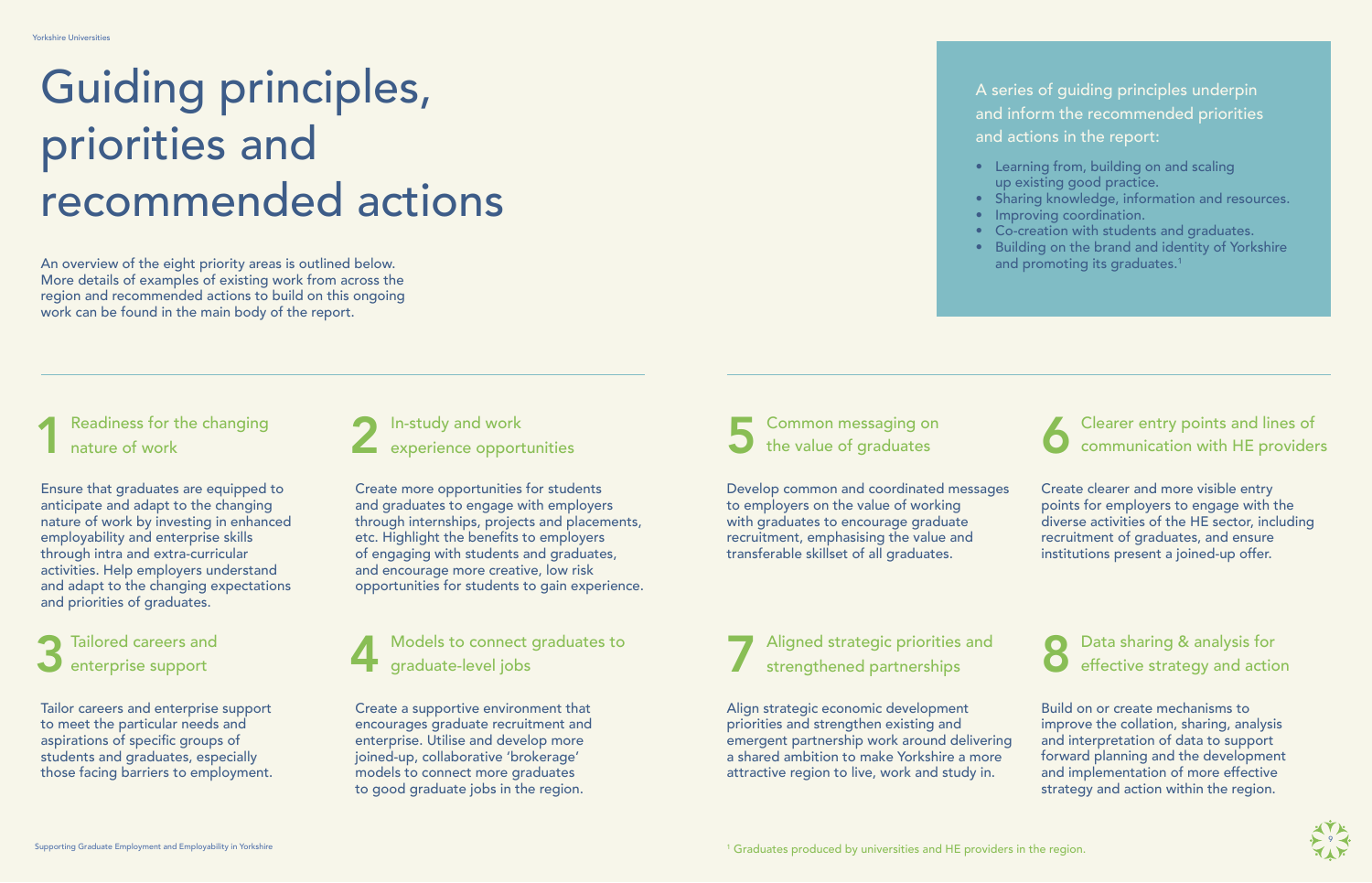The shared priorities present a renewed opportunity for increased collaboration within the region. We believe that broader commitment and deeper engagement by stakeholders will contribute towards improving productivity, tackling inequalities, and increasing prosperity within Yorkshire. For this to happen, all partners and stakeholders will need to undertake specific roles.

It is important to emphasise that the suggested actions under each priority clearly build on existing and ongoing activity. There are actions that could be delivered at individual stakeholder level with existing resources to improve more joined up working, whilst others would require further scoping and research, substantial coordination and additional resources.

Whilst all stakeholders will be required to continue playing their individual and invaluable roles, YU proposes to establish a work programme as part of its 2022-2025 Strategy to detail the implementation of each priority area. Where appropriate, YU will commission or undertake further research, and encourage more collaborative action to promote and add value to existing work.

Supporting Graduate Employment and Employability in Yorksh

## Outcomes and implementation

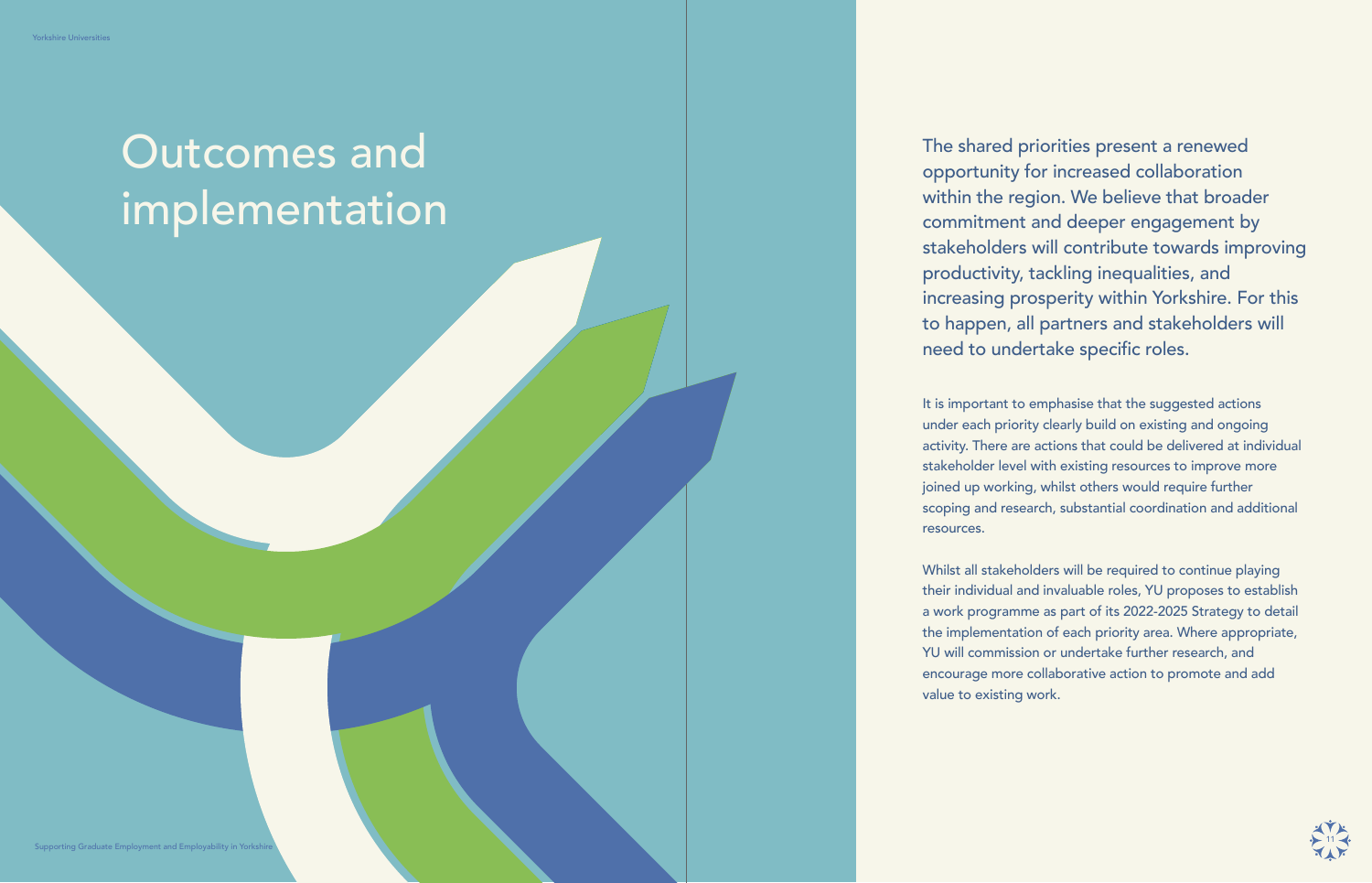Since 1987, Yorkshire Universities (YU) has been the regional voice for higher education in Yorkshire. YU represents eleven universities and one specialist higher education institution. The vice-chancellors and principals of these institutions form YU's board of directors.

The twelve members are the universities of Bradford, Huddersfield, Hull, Leeds, Leeds Beckett, Leeds Trinity, Leeds Arts, Sheffield, Sheffield Hallam, York, and York St John, as well as the Leeds Conservatoire. YU thus convenes a diverse eco-system of universities and higher education within and across Yorkshire.

More information about the work of YU is available at: [yorkshireuniversities.ac.uk](http://yorkshireuniversities.ac.uk)













University of HUDDERSFIELD nspiring global professionals







University Of<br>Sheffield





#### Find out more

Yorkshire Universities. Company limited by guarantee, registered in England and Wales no. 3467035. Registered Charity no. 1109200.